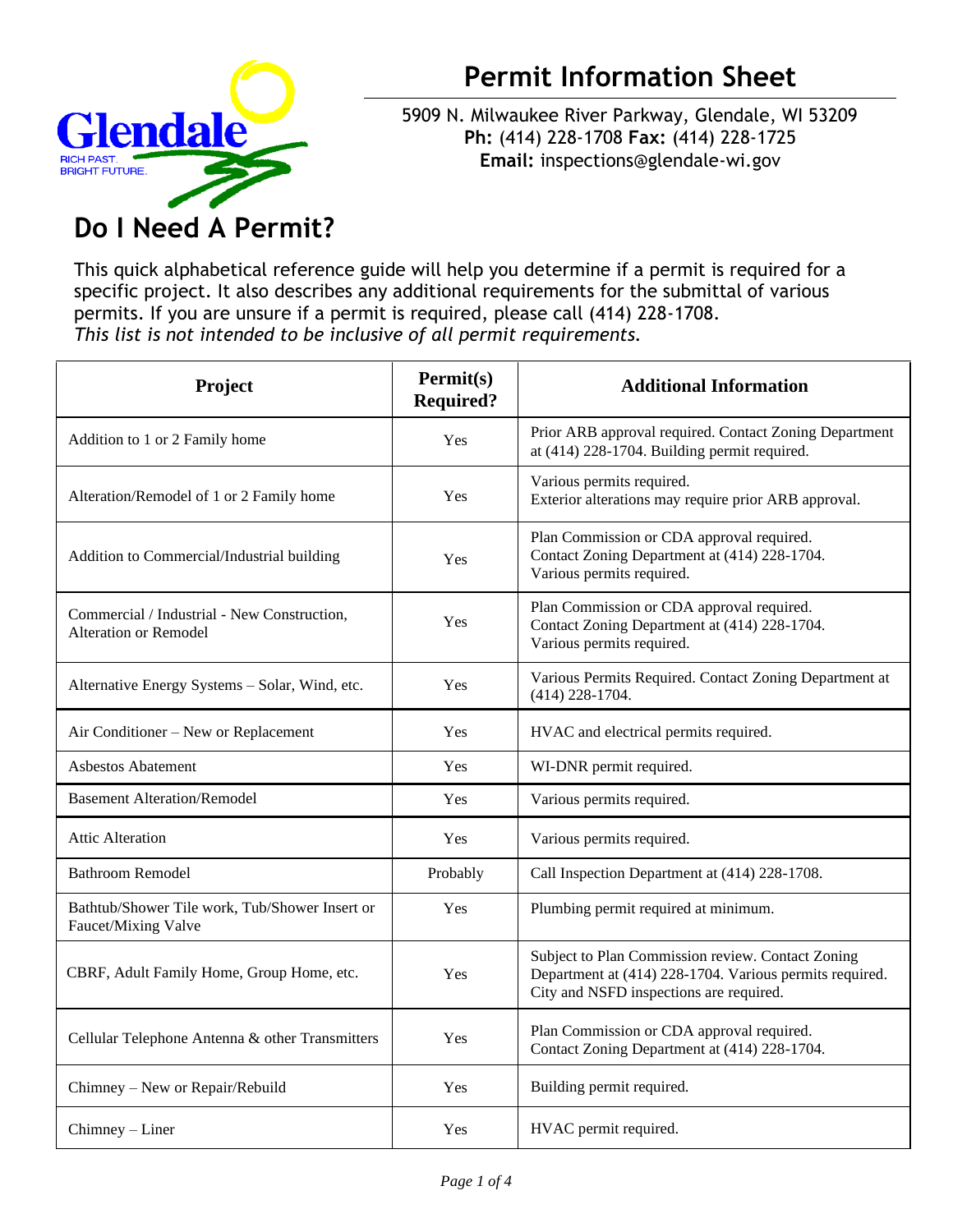| Project                                                                                                                                                         | <b>Permit(s)</b><br><b>Required?</b> | <b>Additional Information</b>                                                                                                                                                                                                                                   |
|-----------------------------------------------------------------------------------------------------------------------------------------------------------------|--------------------------------------|-----------------------------------------------------------------------------------------------------------------------------------------------------------------------------------------------------------------------------------------------------------------|
| Commercial Building - New Occupancy or<br>Change/Alteration of Use                                                                                              | Yes                                  | Plan Commission or CDA approval required. Contact<br>Zoning Department at (414) 228-1704. Various permits<br>required. Contact Inspection Department at (414) 228-<br>1711. Certificate of Compliance and Occupancy<br>Certificate required PRIOR to occupancy. |
| Construction or placement of object(s) within<br>City Right-Of-Way                                                                                              | Yes                                  | Right-of-Way permit required.<br>Contact Department of Public Works at (414) 228-1745.                                                                                                                                                                          |
| Day Care or Child Care Center (4+ children)<br>Commercial $\rightarrow$ Right column guidelines apply<br>Home Based $\rightarrow$ Contact Inspection Department | Yes                                  | Plan Commission or CDA approval required. City and<br>NSFD inspections are required. State approvals,<br>inspections and licensing may also apply.                                                                                                              |
| Deck                                                                                                                                                            | Yes                                  | Subject to zoning review. Building permit required with<br>prior zoning approval.                                                                                                                                                                               |
| Demolition - Any Structure                                                                                                                                      | Yes                                  | Building Demolition/Raze permit required.                                                                                                                                                                                                                       |
| Dishwasher - New or Replacement                                                                                                                                 | Yes                                  | Plumbing & Electrical permits required.                                                                                                                                                                                                                         |
| Door Replacement - Residential Interior/Exterior                                                                                                                | Maybe                                | Permit is required if changing size of opening(s).<br>NOTE: Minimum 20 minute fire-rated door and frame<br>must be installed between house and attached garage.                                                                                                 |
| Door Replacement - New or Replacement<br>(Commercial Building)                                                                                                  | Yes                                  | Building permit required - ADA Compliance may apply.                                                                                                                                                                                                            |
| Driveway - Asphalt or Concrete including<br>culvers or approach.                                                                                                | Maybe                                | ROW permit required. Contact Dept. of Public Works at<br>(414) 228-1745. Setback requirements may also apply.                                                                                                                                                   |
| Ductwork - Supply & Return, Grilles, Diffusers                                                                                                                  | Yes                                  | HVAC permit required.                                                                                                                                                                                                                                           |
| Electrical Work – New, Replacement or Repair                                                                                                                    | Yes                                  | Electrical permit required. *See note on page 4.                                                                                                                                                                                                                |
| <b>Erosion Control and Grading</b>                                                                                                                              | Yes                                  | Contact Building Inspection Department at (414) 228-<br>1708. Also subject to zoning review.                                                                                                                                                                    |
| Fence – New or Replacement                                                                                                                                      | Yes                                  | Contact Zoning Department at (414) 228-1704.<br>Building permit required.                                                                                                                                                                                       |
| Fill – Solid or Otherwise                                                                                                                                       | Yes                                  | Building & Erosion Control Permit required.                                                                                                                                                                                                                     |
| Fire Alarm or Other Signaling Device                                                                                                                            | Yes                                  | Electrical Permit required - Contact North Shore Fire<br>Department at 414-228-0246 for requirements.                                                                                                                                                           |
| Foundation Repair. (Includes Installation of<br>beams, straightening, water proofing or drain tile<br>replacement.)                                             | Yes                                  | Building permit required - Additional permits may be<br>required for sump crock or sump pump are part of work.                                                                                                                                                  |
| Fireplace                                                                                                                                                       | Yes                                  | HVAC Permit required - Other permits may be required.                                                                                                                                                                                                           |
| Furnace, Boiler, Heat Pump, etc. or Alternative                                                                                                                 | Yes                                  | HVAC & Electrical Permits required.                                                                                                                                                                                                                             |
| Garage – New or Addition                                                                                                                                        | Yes                                  | Subject to ARB review - Contact Zoning Department at<br>(414) 228-1704. Building permit required.                                                                                                                                                               |
| Garbage Grinder/Disposal                                                                                                                                        | Yes                                  | Plumbing permit required. (Electric permit maybe)                                                                                                                                                                                                               |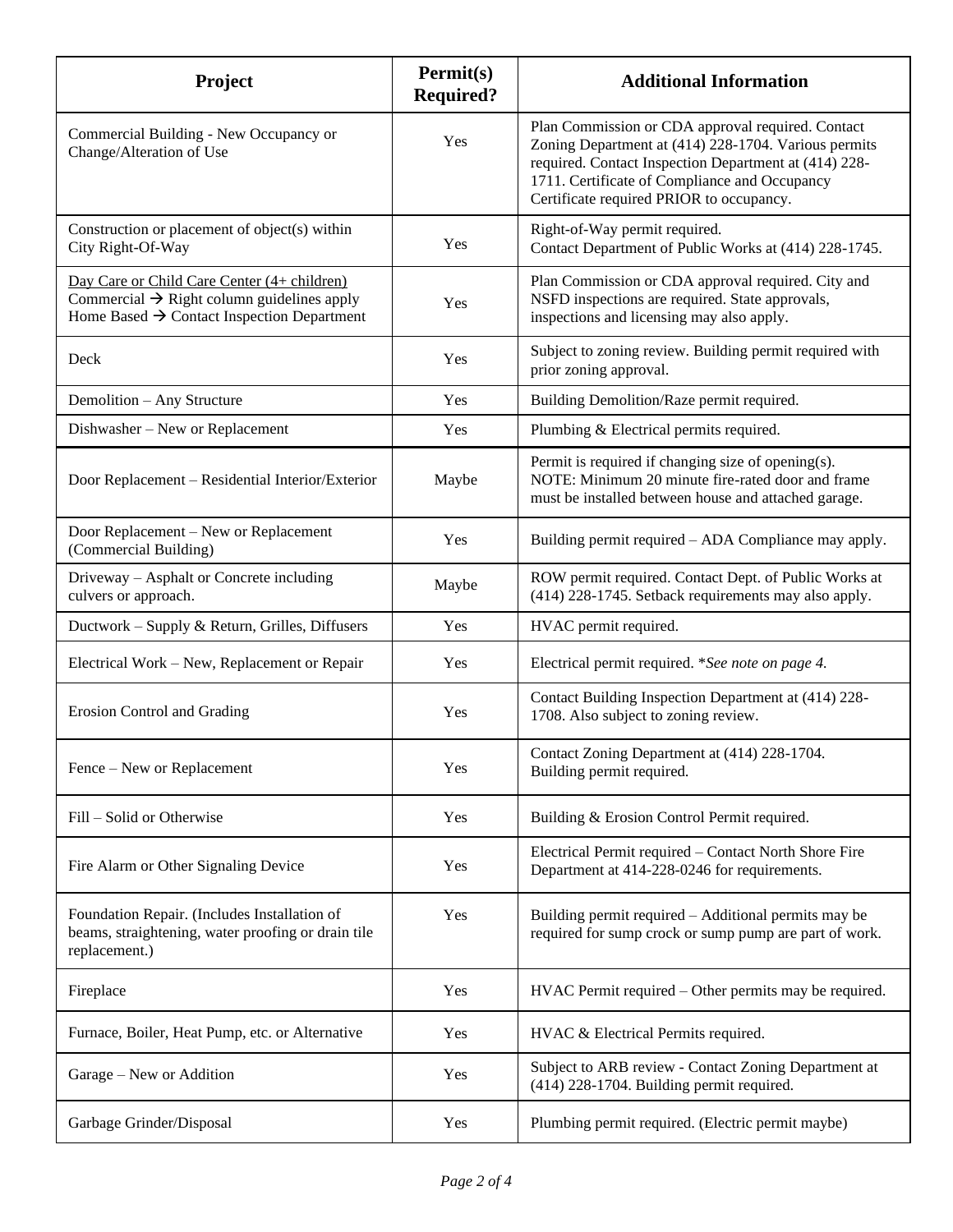| Project                                                                                                          | Permit(s)<br><b>Required?</b> | <b>Additional Information</b>                                                                                                                                                                        |
|------------------------------------------------------------------------------------------------------------------|-------------------------------|------------------------------------------------------------------------------------------------------------------------------------------------------------------------------------------------------|
| Handicap Access Ramps, Chair lifts, Elevators, etc<br>- All Installations -                                      | Yes                           | Building Permit required. May require ARB approval.<br>Contact Zoning Department at (414) 228-1704.                                                                                                  |
| <b>Insulation and Vapor Barriers</b>                                                                             | Probably                      | Contact Building Inspection Department at (414) 228-<br>1708.                                                                                                                                        |
| Landscaping - Commercial Properties                                                                              | Yes                           | Plan Commission or CDA approval required.<br>Contact Zoning Department at (414) 228-1704.<br>Various permits required.                                                                               |
| New Business in Existing Building or Space                                                                       | Yes                           | Various permits required. Contact Zoning Department at<br>(414) 228-1704. Plan Commission or CDA approval<br>required. City and NSFD inspections also required.                                      |
| New Business in New Building or Space                                                                            | Yes                           | Various permits required. Contact Zoning Department at<br>(414) 228-1704. Plan Commission or CDA approval<br>required. City and NSFD inspections also required.                                      |
| Occupancy - Commercial<br>Occupancy – Residential – Contact Inspection<br>Department for additional requirements | Yes                           | Plan Commission or CDA approval required. Contact<br>Zoning Department at (414) 228-1704. Various permits<br>required. Certificate of Occupancy required. City and<br>NSFD inspections are required. |
| Plumbing - Commercial / Industrial                                                                               | Yes                           | State approved plans required if more than 16 fixtures.                                                                                                                                              |
| Plumbing – Single Family Home<br>New, Remodel, Repairother than minor.                                           | Yes                           | Plumbing permit required. Owner may install plumbing<br>only if home is owner occupied.                                                                                                              |
| Pool, Spa, Hot Tub, etc. - Interior or Exterior                                                                  | Yes                           | Building and Electrical permits required. For exterior<br>pools & spas contact Zoning Department at<br>(414) 228-1704. Additional requirements may apply.                                            |
| Public Way – Use of Roads or Alleys<br>Includes moving of buildings over roadway or<br>neighborhood picnic       | Yes                           | Contact Department of Public Works at (414) 228-1745.<br>Contact Police Department at (414) 228-1737.<br>May also require Common Council approval.                                                   |
| Radon Abatement Systems                                                                                          | Probably                      | Electrical permit is likely required.                                                                                                                                                                |
| Repairs - General                                                                                                | Maybe                         | Contact Inspection Department at (414) 228-1708.                                                                                                                                                     |
| <b>Retaining Walls</b>                                                                                           | Maybe                         | Contact Zoning Department at (414) 228-1704.                                                                                                                                                         |
| Roofing – Replace with new shingles, etc. including<br>overlays and tear-offs. Residential and Commercial        | Yes                           | Building permit required - Maximum of two layers of any<br>type roofing permitted.                                                                                                                   |
| Roof – New includes new rafters, decking, etc.                                                                   | Yes                           | Building permit required. Prior ARB approval required if<br>altering design of roof or façade.                                                                                                       |
| Roofing - Rubberized, Flat, Built-up, etc.<br>Residential and Commercial                                         | Yes                           | Building permit required – Check with Inspection<br>Department (414) 228-1708 prior to start.<br>"Hot Work" permit from NSFD also required.                                                          |
| Sewer - Sanitary or Storm                                                                                        | Yes                           | Plumbing Permit required. Right-Of-Way permit required<br>if within city ROW area. Contact Department of Public<br>Works at (414) 228-1745.                                                          |